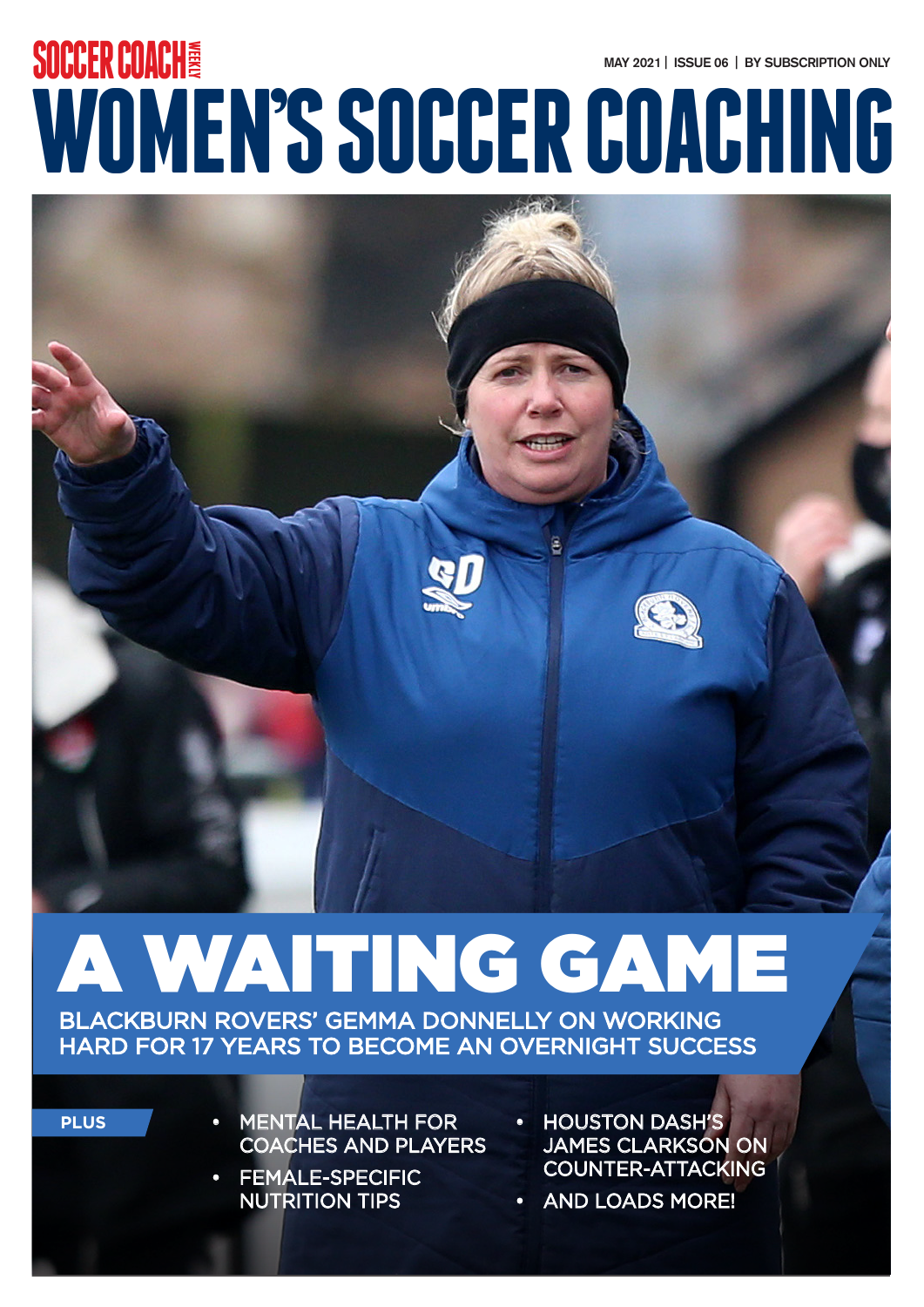## WE United: the project raising the bar in Nepal

In the shadow of the Himalayas, a female-led initiative is dispelling local gender stereotypes and empowering women to become coaches and inspirations

**Known best as the home of Mount Everest, and for its unusual two-pennant flag, Nepal is hardly synonymous with women's soccer - but one initiative is changing perceptions.**

Founded by Amanda Cats-Baril and Anne McGuinness in 2014, We United empowers women and girls in the Himalayan nation not just to play and officiate in female-friendly spaces, but coach as well.

We got the lowdown on the project from Maura McGlynn, WE United's head of coaching advancement...

#### **WSC: How did the WE United initiative come about? What is behind the drive to get more females into coaching in Nepal?**

MM: "Our co-founders, Amanda and Anne, were living in Kathmandu. Both loved soccer but in looking for an outlet to play, it was apparent no-one was organizing womenonly recreational soccer. So they created that space and the WE United project was born.

"It began organizing women-only friendly drop-in sessions, which evolved to include an annual tournament and then, as the number of female players increased, Nepal's first multi-week women's futsal league, the Mahila Premier League.

"Over the years, the number of female players, organizers and even referees greatly increased. One of the areas women were largely missing from, however, is coaching.

"And there are many benefits to having women in leadership positions in sport. It makes spaces safer for young girls, it increases player retention, challenges gender stereotypes around leadership and builds confidence in all spheres of life.

"The WE Coach Nepal program is this year's iteration of what began as the Mahila Coaching Initiative in 2018, with support from the European Union, and then evolved into the Dare to Shine program, with support from the US Embassy in Nepal."

#### **WSC: What does the WE Coach Nepal program involve?**

MM: "Applications were open to women and girls in Dhangadi, Kathmandu and Surkhet. These regions were chosen because WE United has a network in these areas.



spearheaded by WE Coach alumni who will serve as coach mentors.

"In total, 12 applicants were selected, four from each target region. The chosen applicants, or "coaches-in-training", first go through two curriculum intensives.

"The leadership curriculum focuses on theories related to coaching, including gender equality, safe spaces, breaking barriers, women's empowerment and, of course, an addendum this year for Covid-19.

#### "One of the areas women were largely missing from in Nepal was coaching."

"The coaching curriculum covers the practical aspects, including planning a training session, giving drill instruction and feedback to players, and creating a supportive and inclusive team atmosphere.

"On completion, coaches-in-training return to their communities, partner with a local school, and begin coaching their own girls' team there.

"Each coach is responsible for hosting a minimum of 10 two-hour training sessions for at least 10 players. They are supported by each region's mentor coach, along with the WE United administrative team.

"To conclude the approximate 10-week training period, WE Coach Nepal will host a tournament for the four teams in each region. Coaches and players will gather to celebrate the progress and achievements of the last few months."

#### **WSC: What are the backgrounds of the coaches you train up?**

KP: "Given soccer in Nepal is still predominantly played by men, many of our coaches come from within our network.

"In Kathmandu, for example, they are usually women who have been playing for a number of years, and often participants of other WE United initiatives such as the Mahila Premier League or annual tournament.

"WE United have worked hard to develop contacts in other parts of Nepal. Our network is slowly growing and this year, previous graduates were able to recommend women from their regions, which was incredibly helpful.

"Each coach forms a team of at least 10 girls and, as such, WE Coach Nepal alone will directly impact at least 120 girls by providing them with safe spaces to play.

"WE United provide as much flexibility and autonomy to coaches-in-training as possible